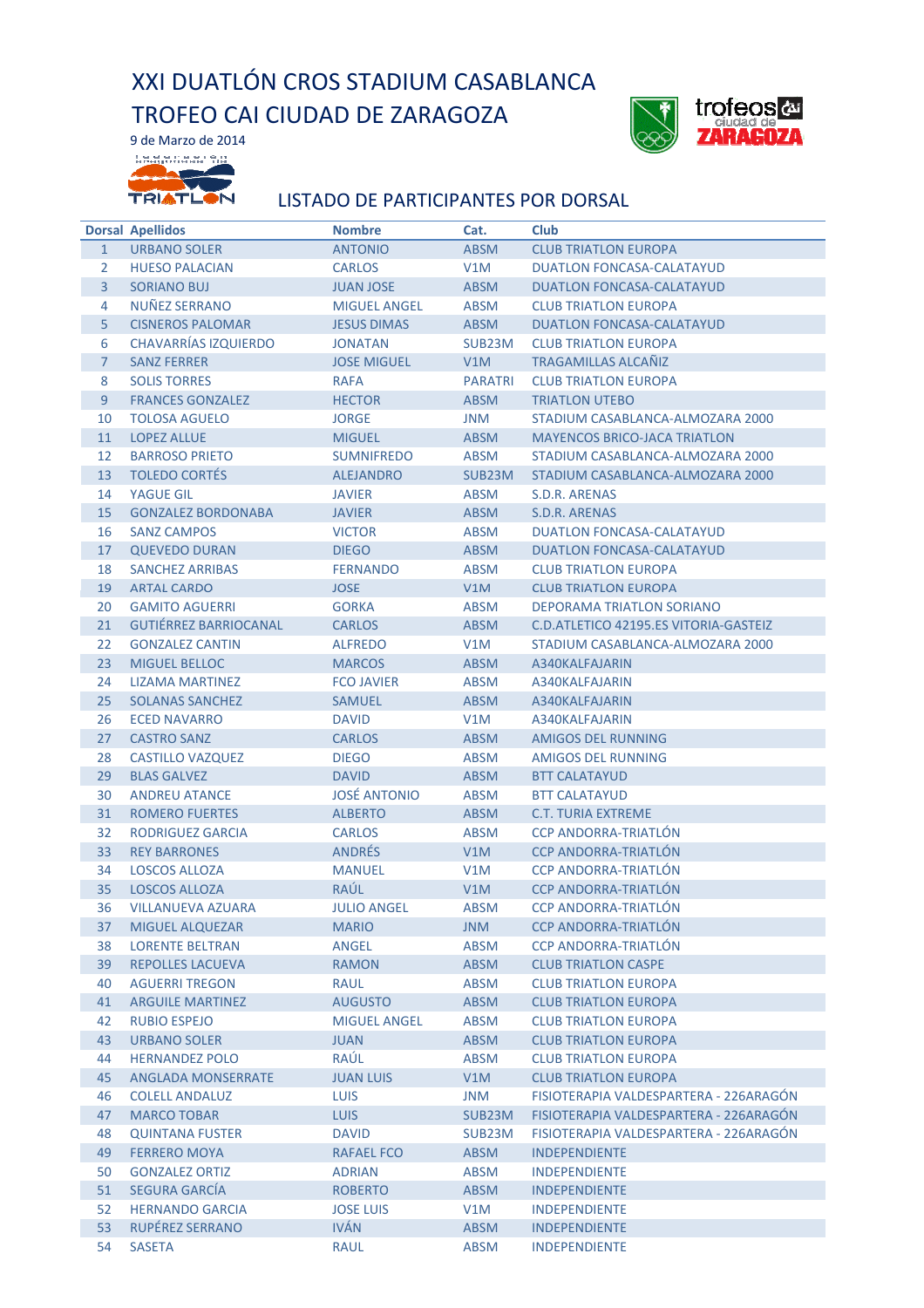| 55  | <b>CORED PENILLA</b>         | <b>RAFAEL</b>       | V <sub>3</sub> M | <b>MONEGROSMAN TRIATLON</b>      |
|-----|------------------------------|---------------------|------------------|----------------------------------|
| 56  | <b>TENA PORTA</b>            | <b>RAFAEL</b>       | V1M              | <b>MONEGROSMAN TRIATLON</b>      |
| 57  | <b>MARRO GRACIA</b>          | <b>ALBERTO</b>      | <b>ABSM</b>      | <b>MONEGROSMAN TRIATLON</b>      |
| 58  | NÚÑEZ GUIRAL                 | <b>NOÉ</b>          | <b>ABSM</b>      | <b>MONEGROSMAN TRIATLON</b>      |
| 59  | <b>ARTAL LOZANO</b>          | <b>ROBERTO</b>      | <b>ABSM</b>      | <b>MONEGROSMAN TRIATLON</b>      |
| 60  | <b>GARCIA ARANDA</b>         | <b>ALVARO</b>       | <b>JNM</b>       | STADIUM CASABLANCA-ALMOZARA 2000 |
| 61  | <b>MARTINEZ ESTEBAN</b>      | <b>MIGUEL ANGEL</b> | V1M              | STADIUM CASABLANCA-ALMOZARA 2000 |
| 62  | <b>FERNANDEZ DE EPALZA</b>   | <b>ALVARO</b>       | <b>ABSM</b>      | STADIUM CASABLANCA-ALMOZARA 2000 |
| 63  | <b>MARTINEZ VERGARA</b>      | <b>ALEJANDRO</b>    | <b>ABSM</b>      | STADIUM CASABLANCA-ALMOZARA 2000 |
| 64  | <b>SANCHEZ FELIPE</b>        | <b>JESUS</b>        | <b>PARATRI</b>   | <b>STADIUM VENECIA</b>           |
| 65  | <b>GIMENEZ POLO</b>          | <b>HECTOR</b>       | <b>ABSM</b>      | <b>STADIUM VENECIA</b>           |
| 66  | <b>GALAY FRANCO</b>          | <b>DIEGO</b>        | <b>ABSM</b>      | STADIUM VENECIA                  |
| 67  | <b>PARDOS SANCHEZ</b>        | <b>FERNANDO</b>     | V1M              | <b>STADIUM VENECIA</b>           |
| 68  | <b>ZAPATER SERRANO</b>       | <b>ARTEMI</b>       | <b>ABSM</b>      | <b>TRIATLÓN FRAGA BAJO CINCA</b> |
| 69  | <b>VILLAS CABELLO</b>        | <b>RAMON</b>        | <b>ABSM</b>      | TRIATLÓN FRAGA BAJO CINCA        |
| 70  | LABARGA GALINDO              | <b>CESAR</b>        | V1M              | <b>TRIATLON UTEBO</b>            |
| 71  | <b>SAN BERNARDINO FRANCO</b> | <b>IVAN</b>         | <b>ABSM</b>      | <b>TRIATLON UTEBO</b>            |
| 72  | <b>FERRERO GUTIERREZ</b>     | <b>DIEGO</b>        | <b>ABSM</b>      | <b>TRIATLON UTEBO</b>            |
|     |                              |                     |                  |                                  |
| 73  | <b>VALENZUELA ARMENGOD</b>   | <b>VICENTE</b>      | <b>ABSM</b>      | <b>TRIATLON UTEBO</b>            |
| 74  | LAMBEA ANSO                  | <b>PEDRO</b>        | <b>ABSM</b>      | <b>TRIATLON UTEBO</b>            |
| 75  | <b>TAMBO LIZALDE</b>         | <b>JAVIER</b>       | <b>ABSM</b>      | <b>TRIATLON UTEBO</b>            |
| 76  | NICOLÁS MELÉNDEZ             | <b>IGNACIO</b>      | <b>ABSM</b>      | <b>TRIATLON UTEBO</b>            |
| 77  | PEREZ COTTA                  | <b>FCO. JAVIER</b>  | V2M              | <b>TRIATLON UTEBO</b>            |
| 78  | <b>SENAO MENDI</b>           | <b>RAUL</b>         | <b>ABSM</b>      | <b>TRIATLON UTEBO</b>            |
| 79  | <b>GONZALEZ ROMERO</b>       | <b>RAFAEL</b>       | <b>ABSM</b>      | <b>TRIATLON UTEBO</b>            |
| 80  | <b>LOPEZ GONZALEZ</b>        | <b>JOSE ANGEL</b>   | <b>ABSM</b>      | <b>TRIATLON UTEBO</b>            |
| 81  | <b>HERNÁNDEZ SANZ</b>        | <b>ALBERTO</b>      | SUB23M           | <b>TRIATLON UTEBO</b>            |
| 82  | <b>VAL REUFAST</b>           | <b>DAVID</b>        | <b>ABSM</b>      | <b>ZENIT TRIATLON CIERZO</b>     |
| 83  | NUÑO LANGA                   | <b>ADOLFO</b>       | V1M              | <b>ZENIT TRIATLON CIERZO</b>     |
| 84  | <b>GIMENO HARO</b>           | <b>RUBEN</b>        | <b>ABSM</b>      | <b>ZENIT TRIATLON CIERZO</b>     |
| 85  | MUÑOZ LOPEZ                  | <b>FRANCISCO</b>    | V1M              | <b>ZENIT TRIATLON CIERZO</b>     |
| 86  | <b>GENE CONZALEZ</b>         | <b>VICTOR</b>       | <b>ABSM</b>      | <b>ZENIT TRIATLON CIERZO</b>     |
| 87  | <b>BAILO BERDOR</b>          | <b>ALFREDO</b>      | V1M              | <b>ZENIT TRIATLON CIERZO</b>     |
| 88  | <b>SALAS HERNAIZ</b>         | <b>GABRIEL</b>      | V1M              | <b>INDEPENDIENTE</b>             |
| 89  | <b>DURAN CACHO</b>           | <b>RAFAEL</b>       | <b>ABSM</b>      | LICENCIA DE UN DÍA               |
| 90  | <b>DONIZ POLEGRE</b>         | <b>UBAY</b>         | <b>ABSM</b>      | LICENCIA DE UN DÍA               |
| 91  | <b>ZALDIVAR SIERRA</b>       | <b>VICTOR</b>       | <b>ABSM</b>      | LICENCIA DE UN DÍA               |
| 92  | <b>OLIETE FAÑANAS</b>        | <b>JAVIER</b>       | V1M              | LICENCIA DE UN DÍA               |
| 93  | <b>REYES CUBELLS</b>         | <b>MARC</b>         | <b>ABSM</b>      | LICENCIA DE UN DÍA               |
| 94  | <b>MORA</b>                  | <b>JOSE CARLOS</b>  | ABSM             | LICENCIA DE UN DÍA               |
| 95  | <b>RAMOS PEREZ</b>           | <b>JAVIER</b>       | <b>ABSM</b>      | LICENCIA DE UN DÍA               |
| 96  | <b>FERNANDEZ OLMOS</b>       | <b>RUBEN</b>        | <b>ABSM</b>      | LICENCIA DE UN DÍA               |
| 97  | <b>VÀZQUEZ MONTILLA</b>      | <b>MARIO</b>        | ABSM             | LICENCIA DE UN DÍA               |
| 98  | <b>GONZALEZ ALCAIDE</b>      | <b>VICTOR</b>       | ABSM             | LICENCIA DE UN DÍA               |
| 99  | REYES LÓPEZ                  | <b>LORENZO</b>      | <b>ABSM</b>      | LICENCIA DE UN DÍA               |
| 100 | <b>CASTILLO ORTEGA</b>       | <b>MANUEL</b>       | ABSM             | LICENCIA DE UN DÍA               |
| 101 | <b>COLLADOS MIGUEL</b>       | <b>LUIS</b>         | SUB23M           | LICENCIA DE UN DÍA               |
| 102 | <b>FERRER CAMPOS</b>         | <b>ADRIAN</b>       | <b>ABSM</b>      | LICENCIA DE UN DÍA               |
| 103 | <b>ELICES</b>                | <b>DAVID</b>        | ABSM             | LICENCIA DE UN DÍA               |
| 104 | <b>BAILO GIL</b>             | <b>JORGE</b>        | ABSM             | LICENCIA DE UN DÍA               |
| 105 | <b>LOPEZ CASEDAS</b>         | <b>SIMON ELOY</b>   | <b>ABSM</b>      | LICENCIA DE UN DÍA               |
| 106 | <b>LALANZA CALVERA</b>       | <b>JESUS</b>        | V1M              | LICENCIA DE UN DÍA               |
| 107 | PUENTE GARCÍA                | <b>JORGE</b>        | <b>ABSM</b>      | LICENCIA DE UN DÍA               |
| 108 | <b>VELASCO LES</b>           | <b>ENRIQUE</b>      | <b>ABSM</b>      | LICENCIA DE UN DÍA               |
| 109 | <b>SANCHIS YAGO</b>          | <b>JAVIER</b>       | ABSM             | LICENCIA DE UN DÍA               |
| 110 | POLO AGOTE                   | <b>RAFAEL</b>       | V1M              | LICENCIA DE UN DÍA               |
| 111 | <b>FRAN SIN</b>              | <b>JAVIER</b>       | <b>PARATRI</b>   | LICENCIA DE UN DÍA               |
| 112 | <b>GARBAYO SEGURA</b>        | <b>ALBERTO</b>      | <b>ABSM</b>      | LICENCIA DE UN DÍA               |
| 113 | <b>ESCOBAR LOPEZ</b>         | <b>CRISTIAN</b>     | ABSM             | LICENCIA DE UN DÍA               |
| 114 | <b>BENEDÉ ASENSIO</b>        | <b>DANIEL</b>       | ABSM             | LICENCIA DE UN DÍA               |
| 115 | <b>AZNAR POZA</b>            | <b>RAFAEL</b>       | V1M              | LICENCIA DE UN DÍA               |
| 116 | <b>ESTEBAN CAPAPEY</b>       | <b>SERGIO</b>       | <b>ABSM</b>      | LICENCIA DE UN DÍA               |
| 117 | <b>GONZÁLEZ OREA</b>         | <b>ADRIÁN</b>       | <b>ABSM</b>      | LICENCIA DE UN DÍA               |
| 118 | <b>NAVAS PES</b>             | <b>ENRIQUE</b>      | V1M              | LICENCIA DE UN DÍA               |
|     |                              |                     |                  |                                  |